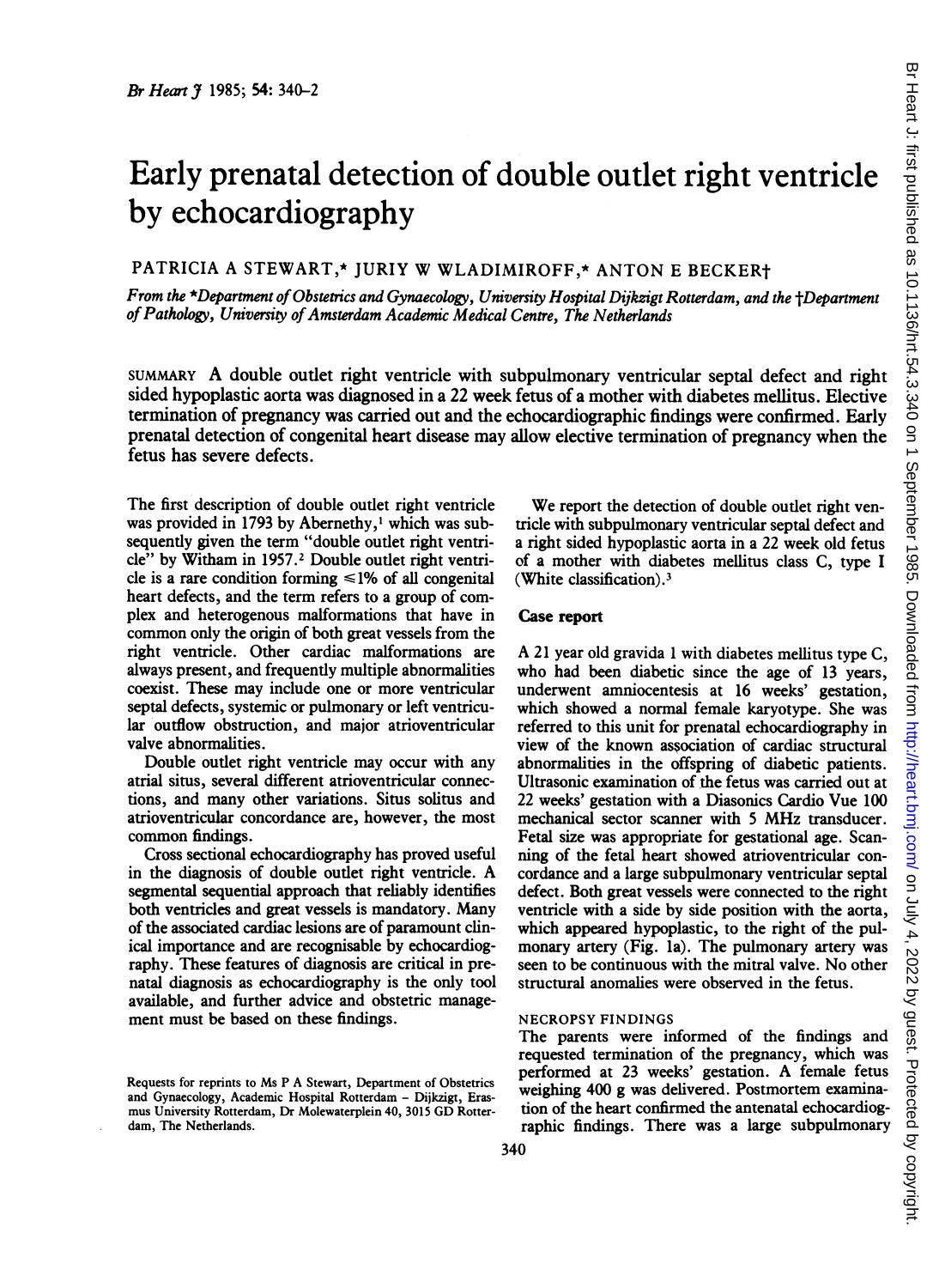

Fig. (a) Longitudinal cross sectional echocardiogram in the fetus showing both great vessels connected to the right ventricle  $(RV)$ . In real time images the aorta (Ao) was traced to the head and neck vessels and looked hypoplastic; the pulmonary artery (PA) was also traced to its bifurcation. The ventricular septal defect was not visualised in this plane. (b) Morphological appearance of the fetal heart cut in a section equivalent to the echocardiogram in  $(a)$ . The outflow tract into the aorta is narrow and the ascending aorta slightly underdeveloped. There is tubular hypoplasia  $(*)$  between the left subclavian and left common carotid arteries. LV, left ventricle.

perimembranous ventricular septal defect and a slitlike muscular ventricular septal defect in the inlet septum. Both great vessels were connected to the right ventricle with the aorta to the right of the pulmonary artery (Fig. lb). There was subaortic stenosis and slight underdevelopment of the descending aorta. Tubular hypoplasia of the aortic arch was found between the left subclavian and left common carotid arteries. The pulmonary valve was in fibrous continuity with the mitral valve. No other structural anomalies were present in the fetus.

# **Discussion**

Diabetes mellitus is known to be associated with an increased risk of fetal abnormalities,<sup>45</sup> including skeletal, central nervous system, genitourinary, gastrointestinal, and cardiac anomalies. Cardiovascular anomalies may occur in approximately 5% of these infants.<sup>67</sup>

Amniocentesis, which in this unit is performed routinely in juvenile diabetics for alpha fetoprotein estimation and karyotyping, had been performed at 16 weeks' gestation and showed a normal concentration of alpha fetoprotein and normal female karyotype. Had this not been the policy karyotyping would have been performed after detection of the cardiac abnormalities to exclude chromosomal abnormality. The prognosis in patients with double outlet right ventricle depends on the severity of associated lesions, and the haemodynamic disturbances may be extremely variable. Clinical presentation is influenced by the presence or absence of pulmonary stenosis, the position of the ventricular septal defect in relation to the great arteries, and other associated major defects-for example, left ventricular outflow obstruction, mitral